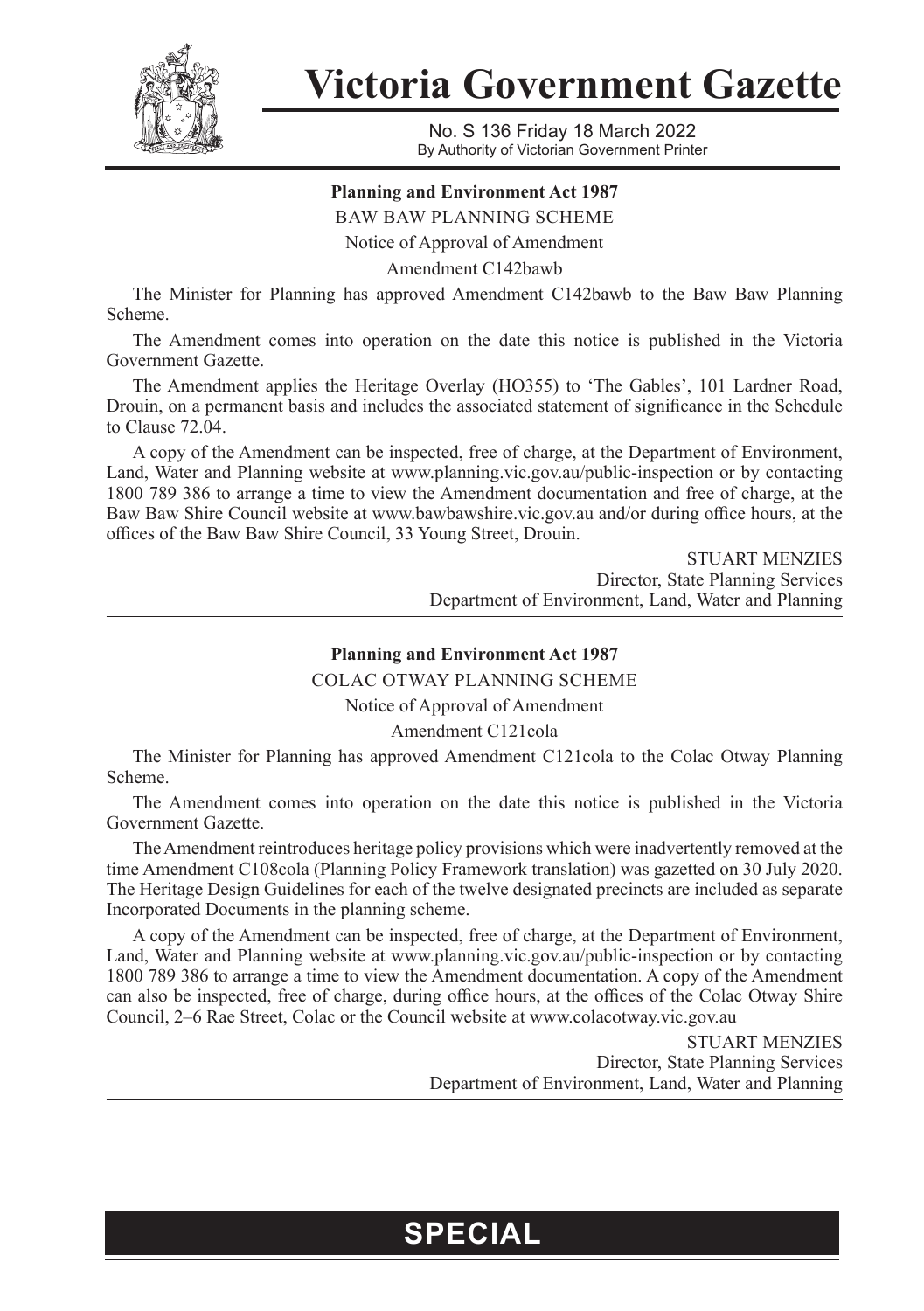#### **Planning and Environment Act 1987**

GLEN EIRA PLANNING SCHEME

Notice of Approval of Amendment

Amendment C190glen

The Minister for Planning has approved Amendment C190glen to the Glen Eira Planning Scheme.

The Amendment comes into operation on the date this notice is published in the Victoria Government Gazette.

The Amendment applies Heritage Overlays to 13 individual heritage places, eight heritage precincts and one precinct extension in the Bentleigh and Carnegie Residential and Commercial Areas and makes other associated changes to the Glen Eira Planning Scheme.

A copy of the Amendment can be inspected, free of charge, at the Department of Environment, Land, Water and Planning website at www.planning.vic.gov.au/public-inspection and free of charge, at the Glen Eira City Council website at www.gleneira.vic.gov.au and/or during office hours, at the offices of the Glen Eira City Council, corner of Glen Eira and Hawthorn Roads, Caulfield.

> STUART MENZIES Director, State Planning Services Department of Environment, Land, Water and Planning

**Planning and Environment Act 1987**

MITCHELL PLANNING SCHEME

Notice of Approval of Amendment

Amendment C129mith

The Minister for Planning has approved Amendment C129mith to the Mitchell Planning Scheme.

The Amendment comes into operation on the date this notice is published in the Victoria Government Gazette.

The Amendment facilitates the Wallan Area Network Improvement Project (project) by:

- applying the Specific Controls Overlay (SCO3) to land required for the project and allowing the use and development of that land in accordance with the specific control in the Wallan Area Network Improvements Project Incorporated Document, September 2021;
- applying the Public Acquisition Overlay (PAO5) to land required for the project; and
- making the Minister for Planning the responsible authority for administering and enforcing the provisions of the Mitchell Planning Scheme as they relate to the use and development of land for the Project.

A copy of the Amendment can be inspected, free of charge, at the Department of Environment, Land, Water and Planning website at www.planning.vic.gov.au/public-inspection or by contacting 1800 789 386 to arrange a time to view the Amendment documentation. A copy of the Amendment can also be inspected, free of charge, at the Mitchell Shire Council website at www.mitchellshire. vic.gov.au and/or during office hours, at the offices of the Mitchell Shire Council at 113 High Street, Broadford.

> STUART MENZIES Director, State Planning Services Department of Environment, Land, Water and Planning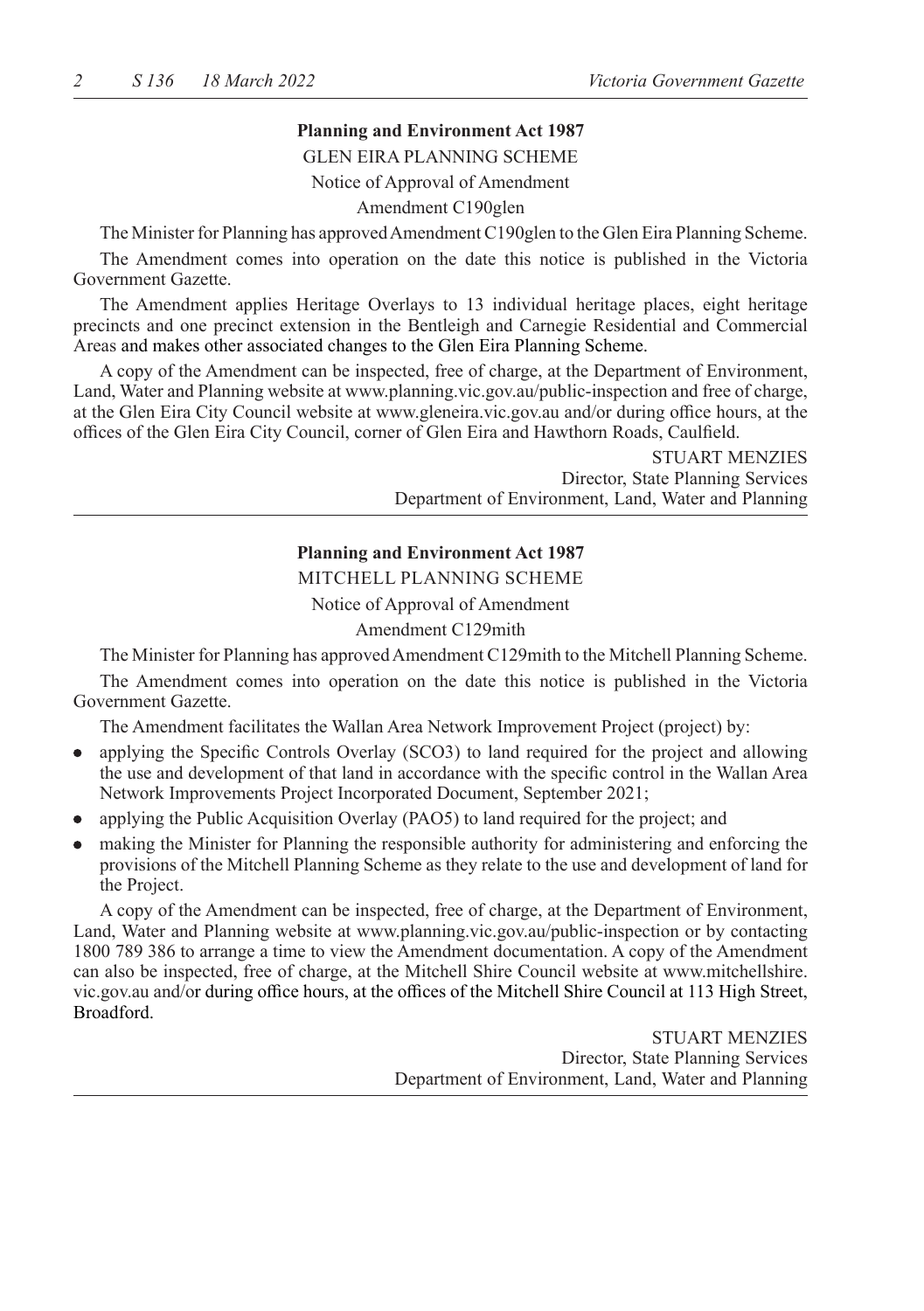#### **Planning and Environment Act 1987**

#### MOORABOOL PLANNING SCHEME

Notice of Approval of Amendment

#### Amendment C91moor

The Minister for Planning has approved Amendment C91moor to the Moorabool Planning Scheme.

The Amendment comes into operation on the date this notice is published in the Victoria Government Gazette.

The Amendment applies flood provisions within the Moorabool Planning Scheme in response to the Report for Bacchus Marsh Area Floodplain Mapping November 2010, the Lower Lerderderg Catchments Flood Mapping Report December 2011 and the Ballan Township Flood Study, Final Report November 2011. Specifically, the Amendment:

- $\bullet$ applies the Land Subject to Inundation Overlay and Special Building Overlay to affected land within the shire;
- updates the Municipal Strategic Statement at Clause 21.02 (Natural Environment) and Clause 21.11 (Reference Documents);
- inserts Clause 44.04 (Land subject to Inundation Overlay) and accompanying schedule;
- inserts Clause 44.05 (Special Building Overlay) and accompanying schedule;
- amends the Schedule to Clause 72.03 (What does this scheme consist of?) to update the list of maps comprising the planning scheme.

A copy of the Amendment can be inspected, free of charge, at the Department of Environment, Land, Water and Planning website at www.planning.vic.gov.au/public-inspection or by contacting 1800 789 386 to arrange a time to view the Amendment documentation. A copy of the Amendment can also be inspected, free of charge, at the Moorabool Shire Council website at www.moorabool.vic.gov.au and/or during office hours, at the offices of the Moorabool Shire Council, 15 Stead Street, Ballan.

> STUART MENZIES Director, State Planning Services Department of Environment, Land, Water and Planning

#### **Planning and Environment Act 1987**

MORNINGTON PENINSULA PLANNING SCHEME

Notice of Approval of Amendment

#### Amendment C224morn

The Minister for Planning has approved Amendment C224morn to the Mornington Peninsula Planning Scheme.

The Amendment comes into operation on the date this notice is published in the Victoria Government Gazette.

The Amendment implements the objectives of the Dromana Township Project Report (Hansen Partnership 2021) by applying the Design and Development Overlay Schedule 29 to the commercial area of the Dromana Township.

A copy of the Amendment can be inspected, free of charge, at the Department of Environment, Land, Water and Planning website at www.planning.vic.gov.au/public-inspection. A copy of the Amendment can also be inspected, free of charge, during office hours, at the offices of the Mornington Peninsula Shire Council, 90 Besgrove Street, Rosebud and on the Council website at www.mornpen.vic.gov.au

> STUART MENZIES Director, State Planning Services Department of Environment, Land, Water and Planning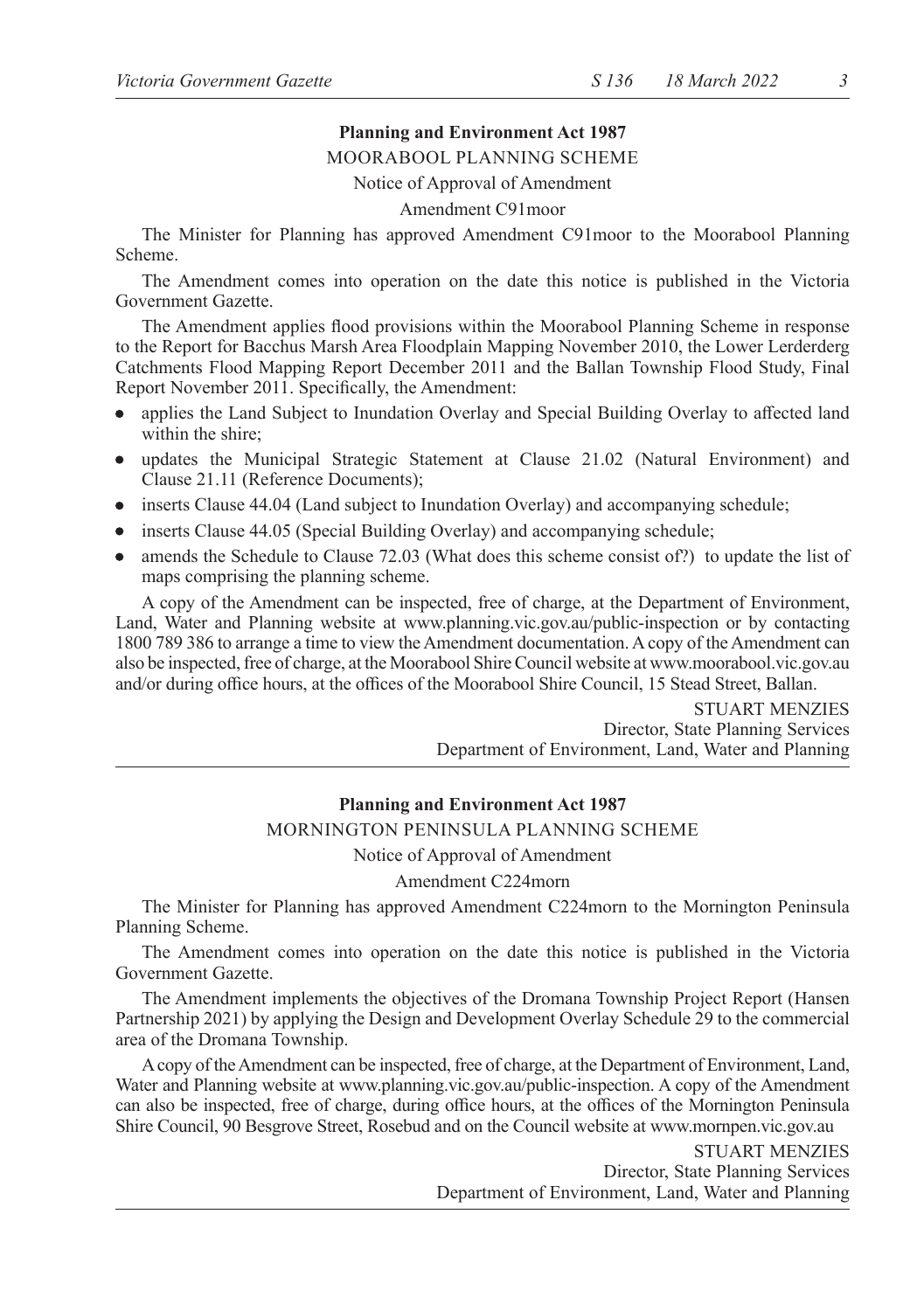### **Planning and Environment Act 1987**

NILLUMBIK PLANNING SCHEME

Notice of Approval of Amendment

Amendment C126nill

The Minister for Planning has approved Amendment C126nill to the Nillumbik Planning Scheme.

The Amendment comes into operation on the date this notice is published in the Victoria Government Gazette.

The Amendment rezones land at the eastern end of John Street and Bridge Street, Eltham from Schedule 1 to the Neighbourhood Residential Zone (NRZ1) to the Public Park and Recreation Zone (PPRZ).

A copy of the Amendment can be inspected, free of charge, at the Department of Environment, Land, Water and Planning website at www.planning.vic.gov.au/public-inspection or by contacting 1800 789 386 to arrange a time to view the Amendment documentation. A copy of the Amendment can also be inspected, free of charge, during office hours, at the offices of the Nillumbik Shire Council, Civic Drive, Greensborough and on the Council website at www.nillumbik.vic.gov.au

> STUART MENZIES Director, State Planning Services Department of Environment, Land, Water and Planning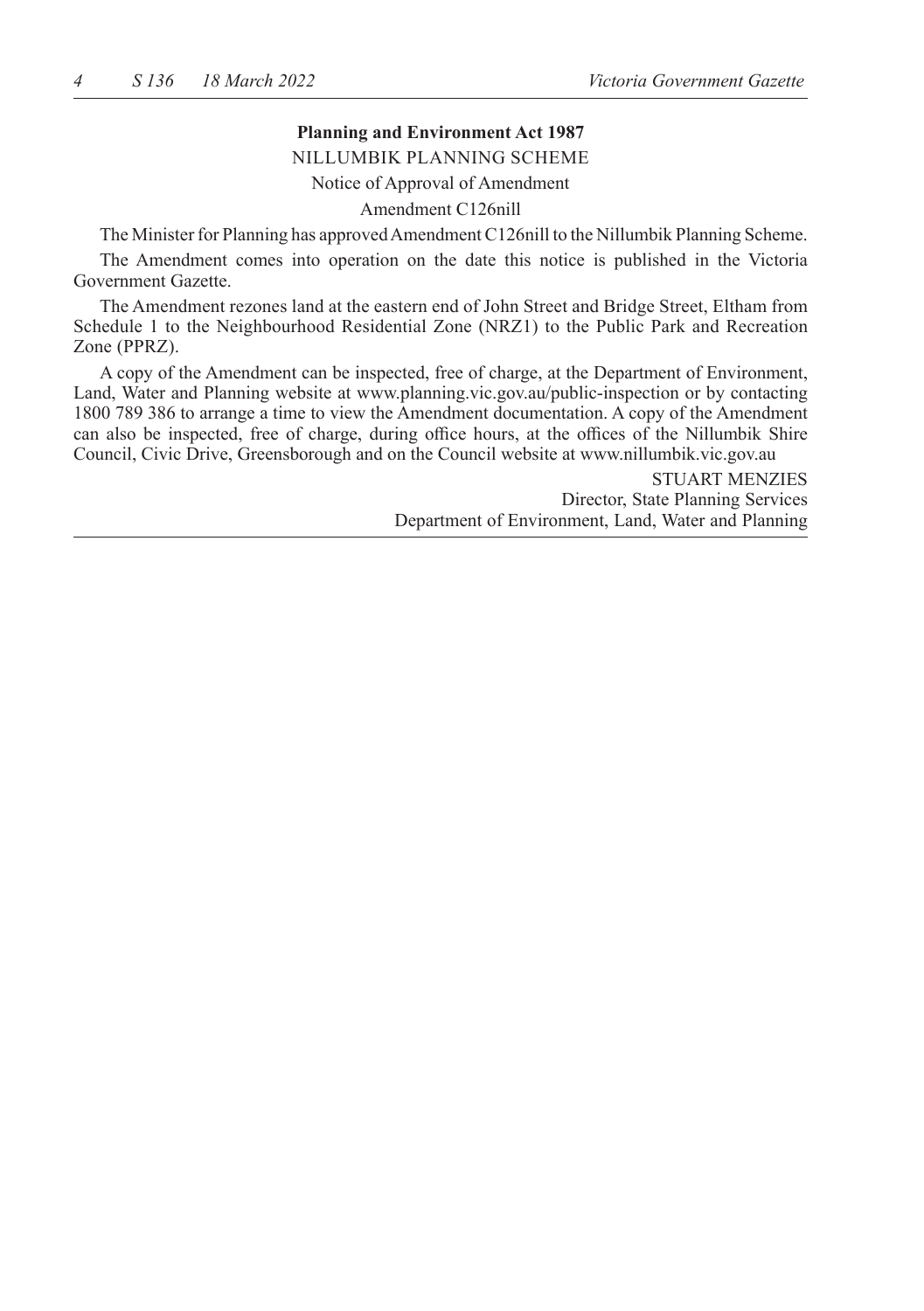This page was left blank intentionally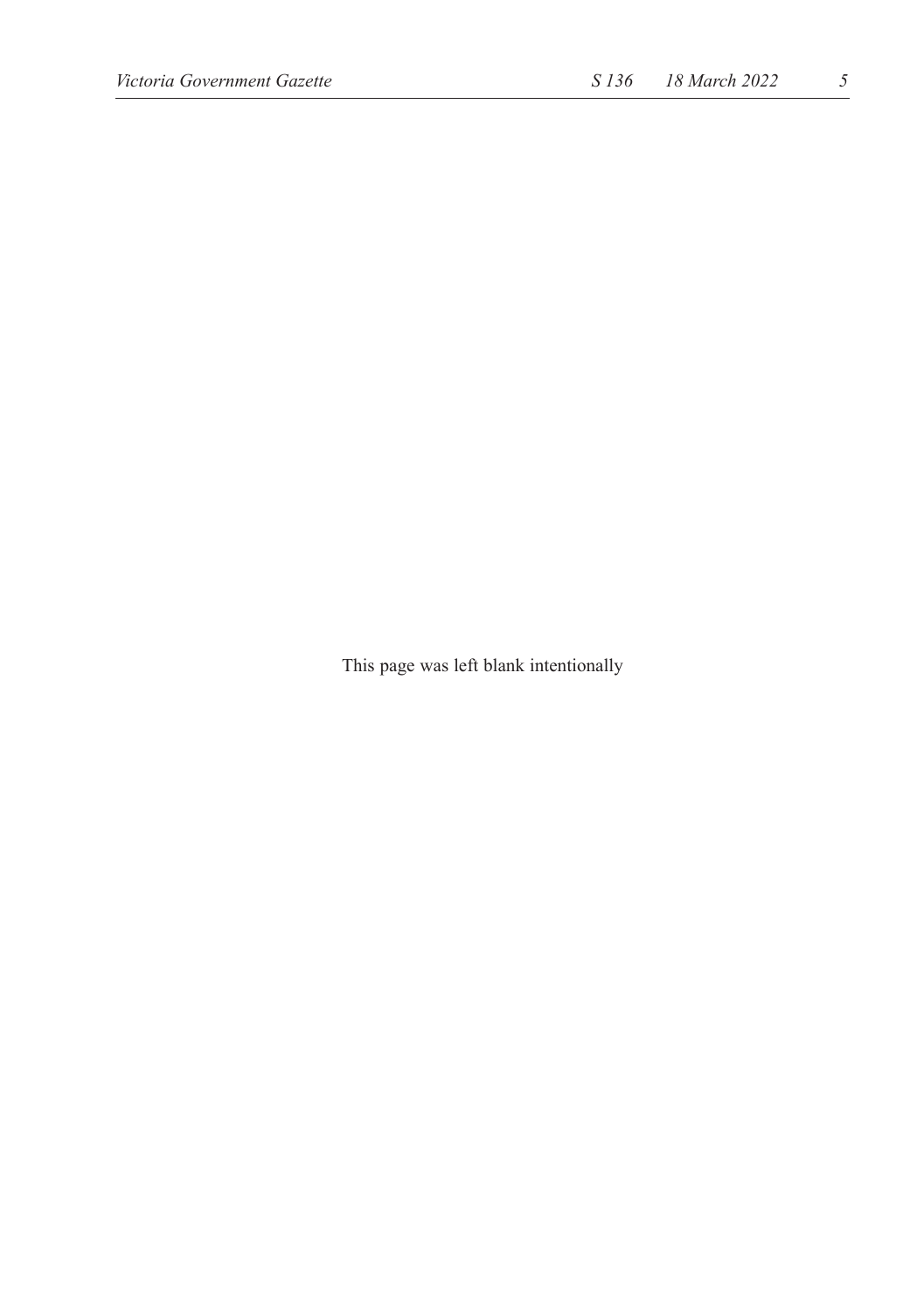This page was left blank intentionally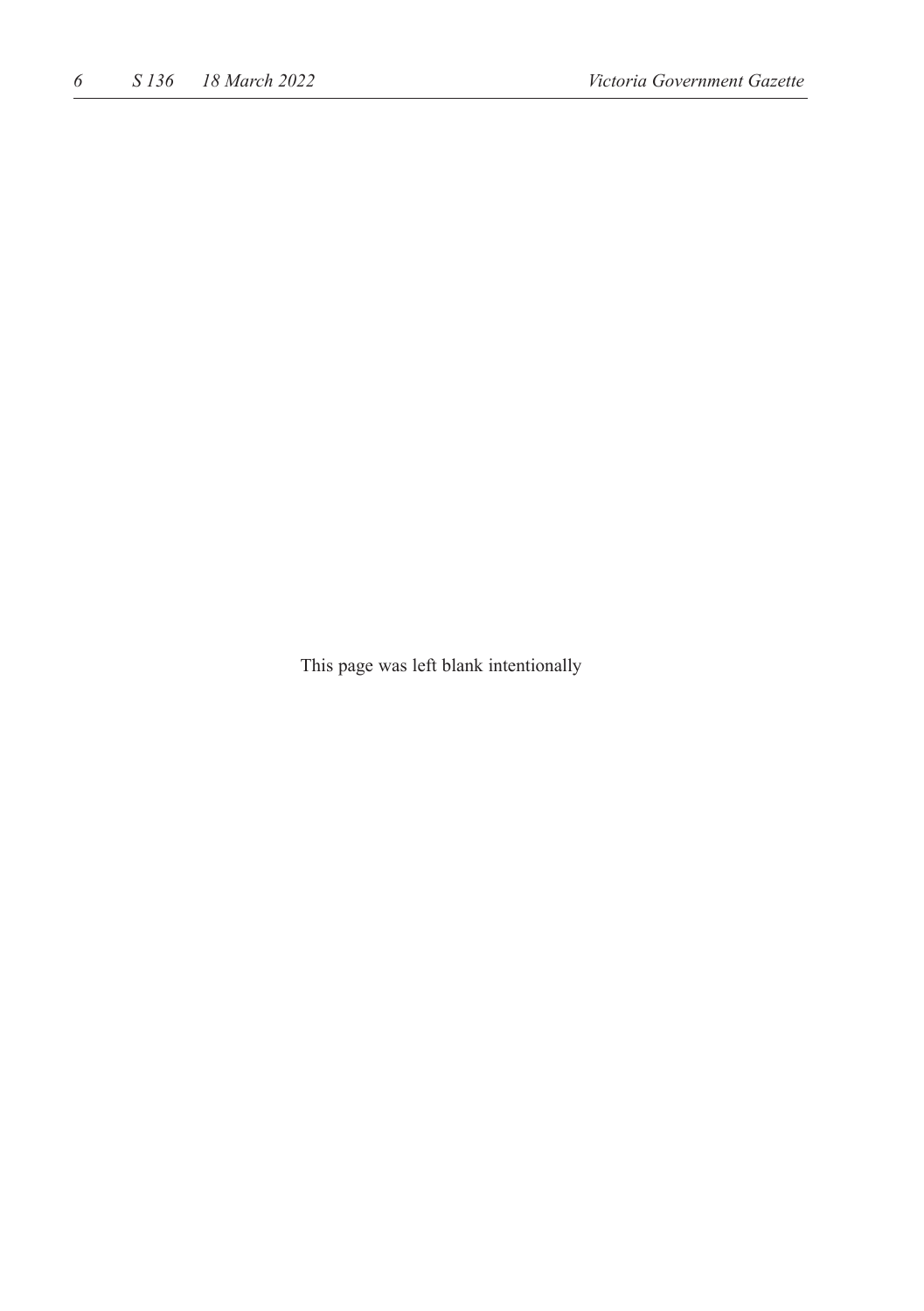This page was left blank intentionally